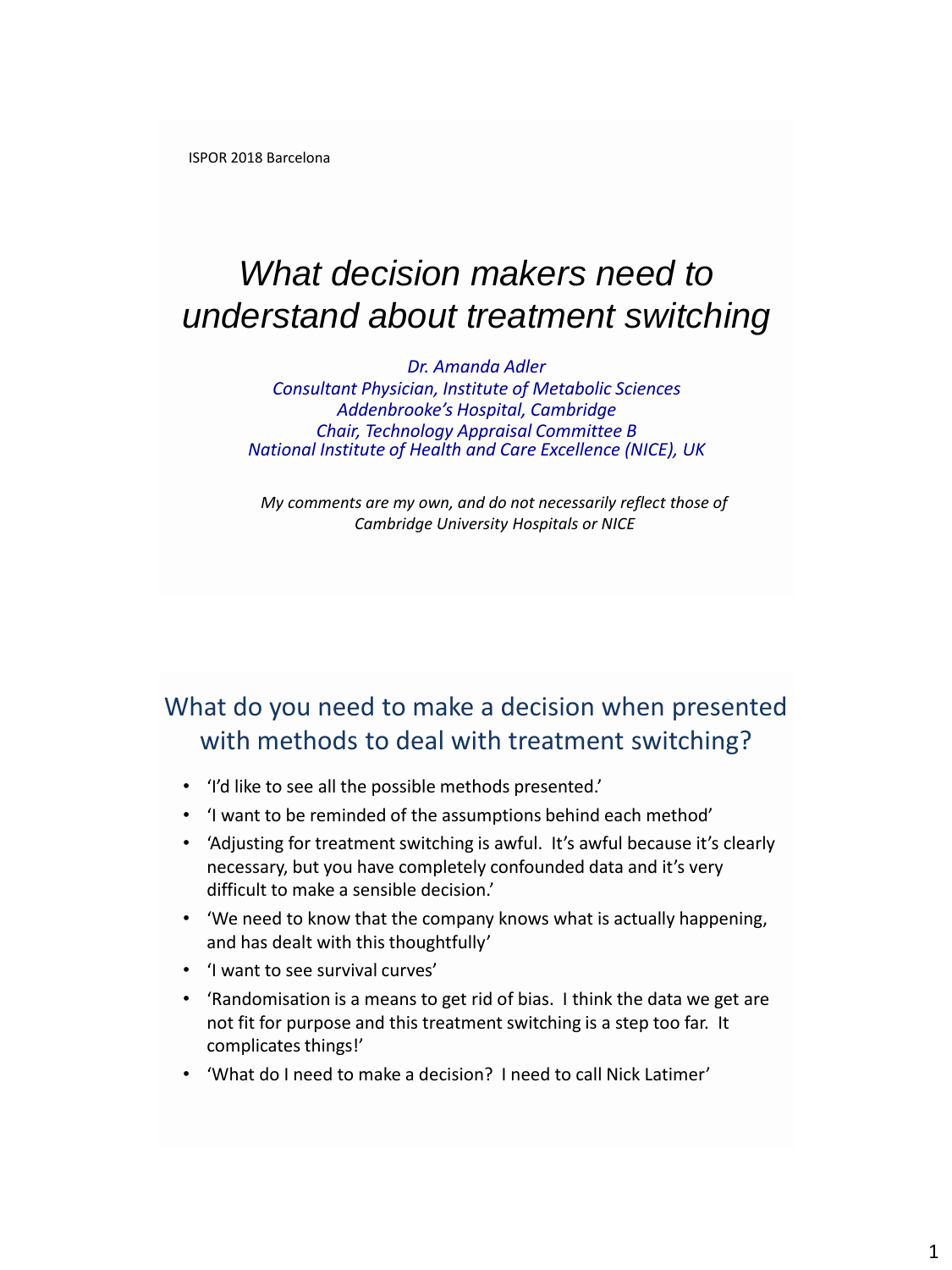# Decision makers need to understand problem

- 1. Patients take cancer treatments until disease progression
- 2. Pharma do trials with 1∘ endpoint of disease progression
	- Because they can; also smaller, shorter, cheaper
- 3. Patients randomised to old treatment at progression then get new treatment
- 4. NICE wants to know how much longer new drug makes people live
- 5. Although trial is 'finished', patients followed (a while) to death
- 6. Pharma analyses patients by treatment to which they are randomised; if new drug lengthens life, this analysis lessens apparent benefit
- 7. Trial does not answer question: How much longer do people live **on** new treatment compared with people **not** on new treatment? Rather, answers question: How much longer do people live who get new drug **earlier** compared with **later**?
- 8. Techniques discussed today disentangle the treatment effect

# Metaphors can help understanding Barca vs. Cambridge United 'friendly'



Score at half-time: 5-1

*At half-time: Messi and 5 others swap with Cambridge United players*



Score at full-time: 5-4

What would the score have been had the players not 'crossed over'? How much more effective is Barcelona, really?

*Metaphor courtesy of Nick Latimer*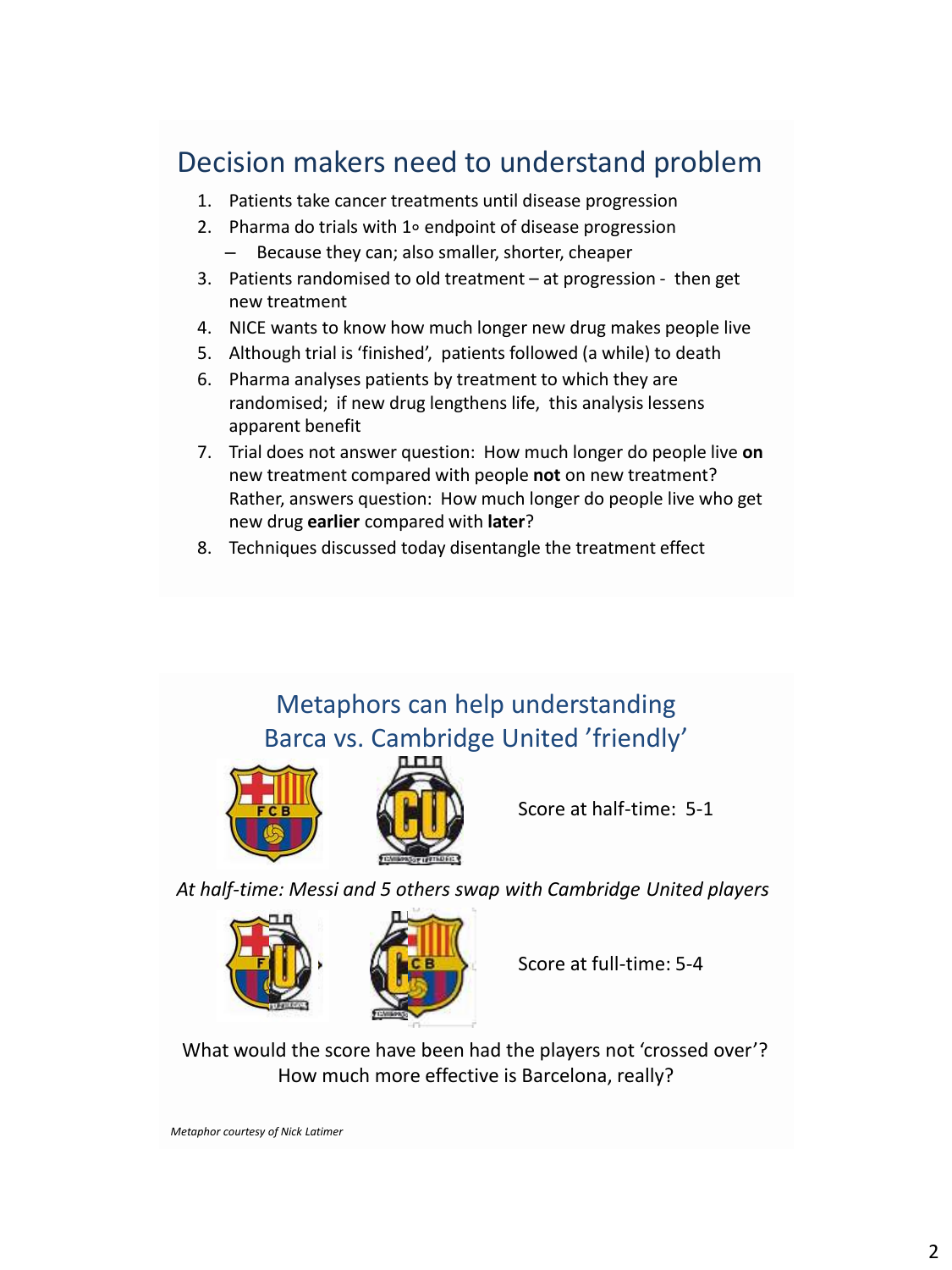Need to understand that techniques can apply to 'follow-on' treatments



Not only 'cross over', but drugs post progression which both extend life and are not available in the NHS

#### Need to understand jargon: 'Censoring' Outcome of interest didn't happen; different kinds of censoring

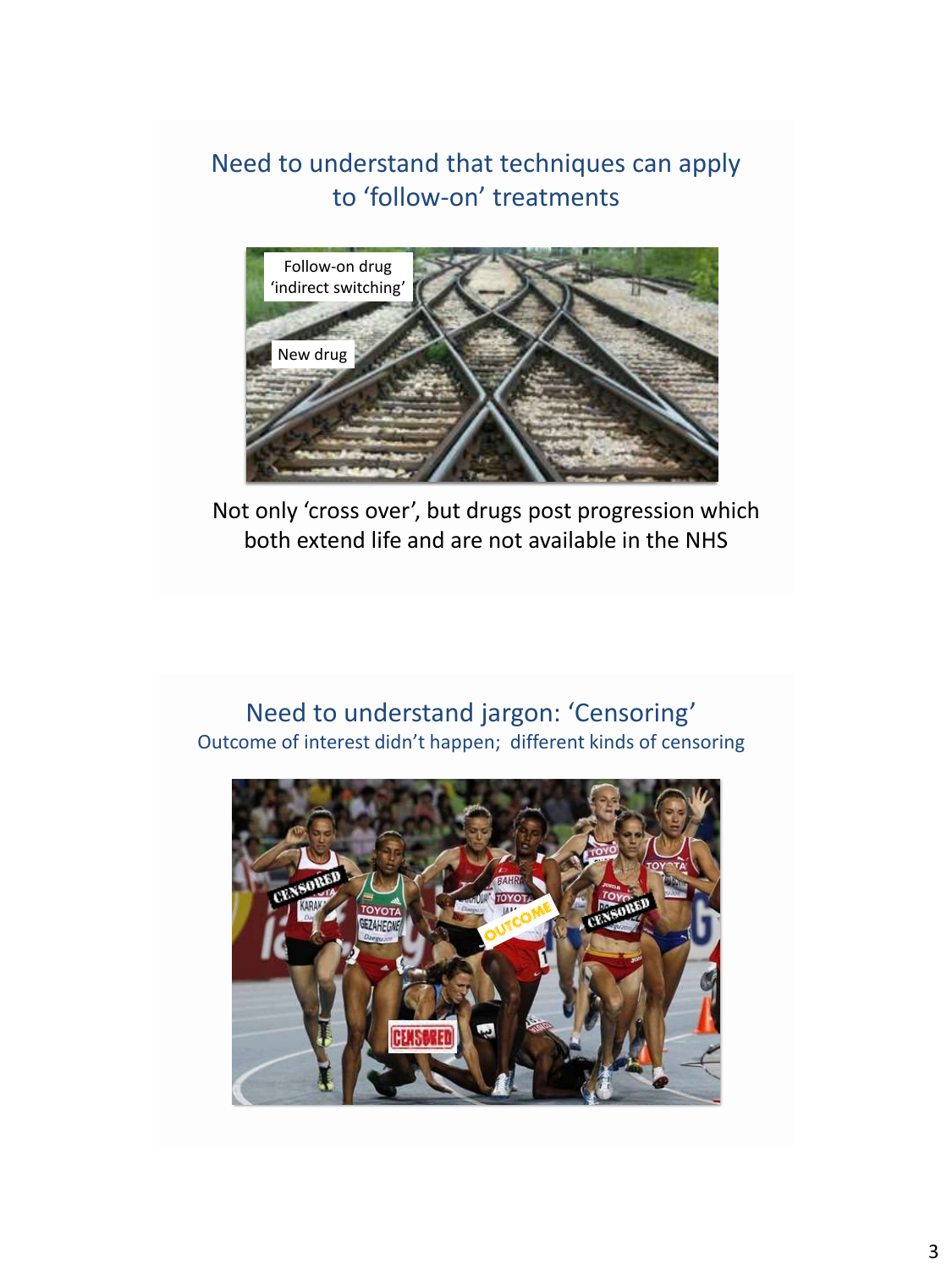# Need to understand jargon: 'Counterfactual' What would have happened if…?





*Sliding Doors, 1998. '..*based on the two paths the central character's life could take depending on whether she catches a train, and causing different outcomes in her life.'

*https://en.wikipedia.org/wiki/Sliding\_Doors*

### Need to understand that these techniques well established in field of epidemiology

- 'Randomized trials .. with their potential for substantial deviations from the protocol…are subject to many of the biases that we have learned to associate exclusively with observational studies.'
- 'Other than baseline randomization, there are no other necessary differences between analysis of observational data…and randomized trials. That is, a randomized trial can be viewed as a follow-up study with baseline randomization and the analyses of observational longitudinal data as a follow-up study without baseline randomization.'
- '…one would expect that randomized trials and observational studies would be analysed similarly (apart from the need to adjust for baseline confounders in observational studies)'

*Miguel A Hernan and James M Robins* 

*Ref: Methods in Comparative Effectiveness Research. Gatsonis and Morton, eds. 2017*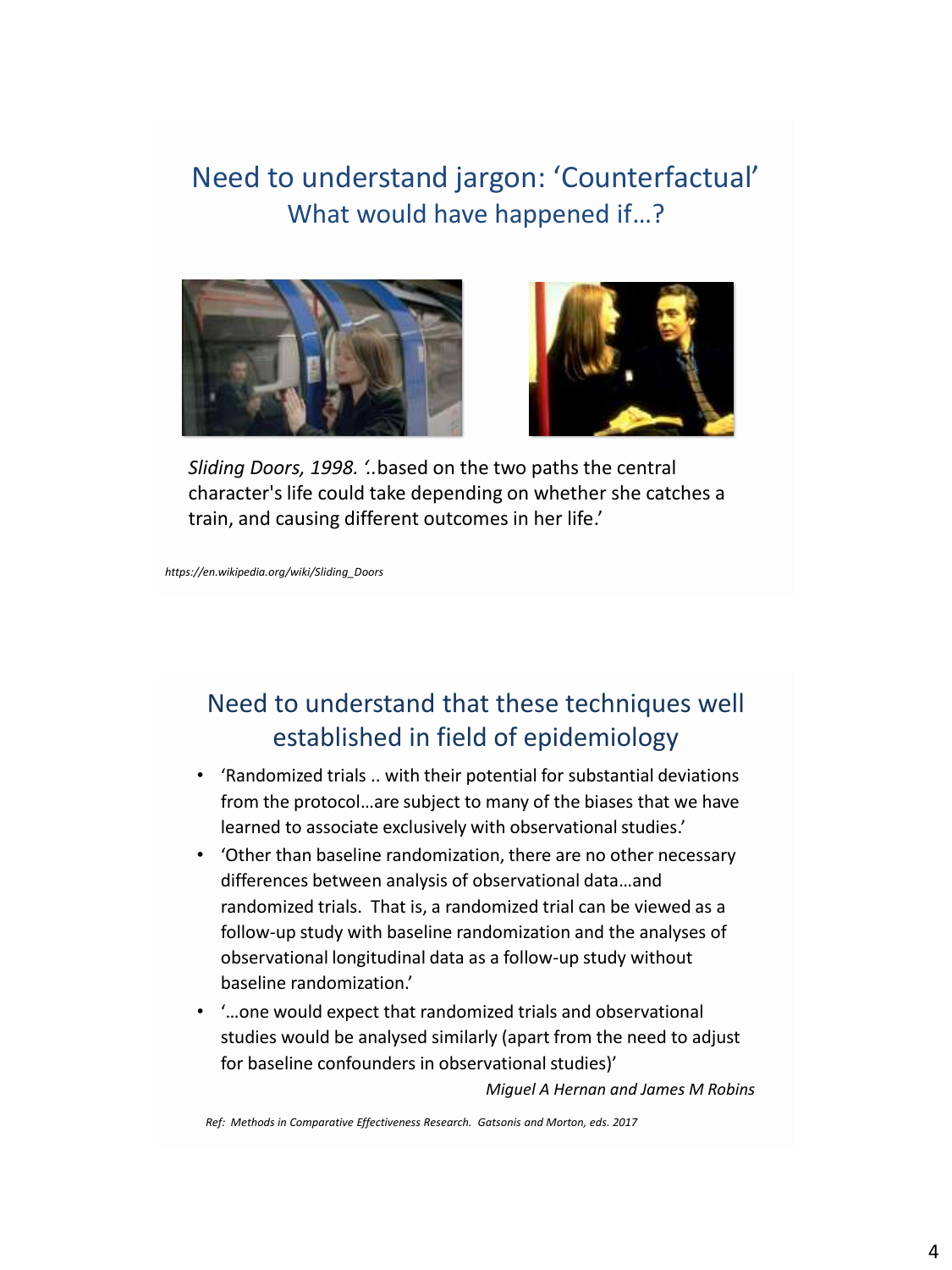5

# Inverse Probability of Censoring Weighting *Basics and key assumptions*

Basics:

- Problem with censoring switchers among people randomised to old drug who progress is that they probably have a fundamentally different lifeexpectancy than non-switchers
- IPCW includes, but adjusts for, censoring switchers
- It figure out how switchers differ from non-switchers
- 'Weights' non-switchers to reflect the switchers Assumptions:
- No unmeasured confounders
- Too few people not switching messes up weighting

# Assumption 'no unmeasured confounding' for IPCW and 2-stage

What factors, if taken into account, would change the size of the association between switching and death?

Switching Dying





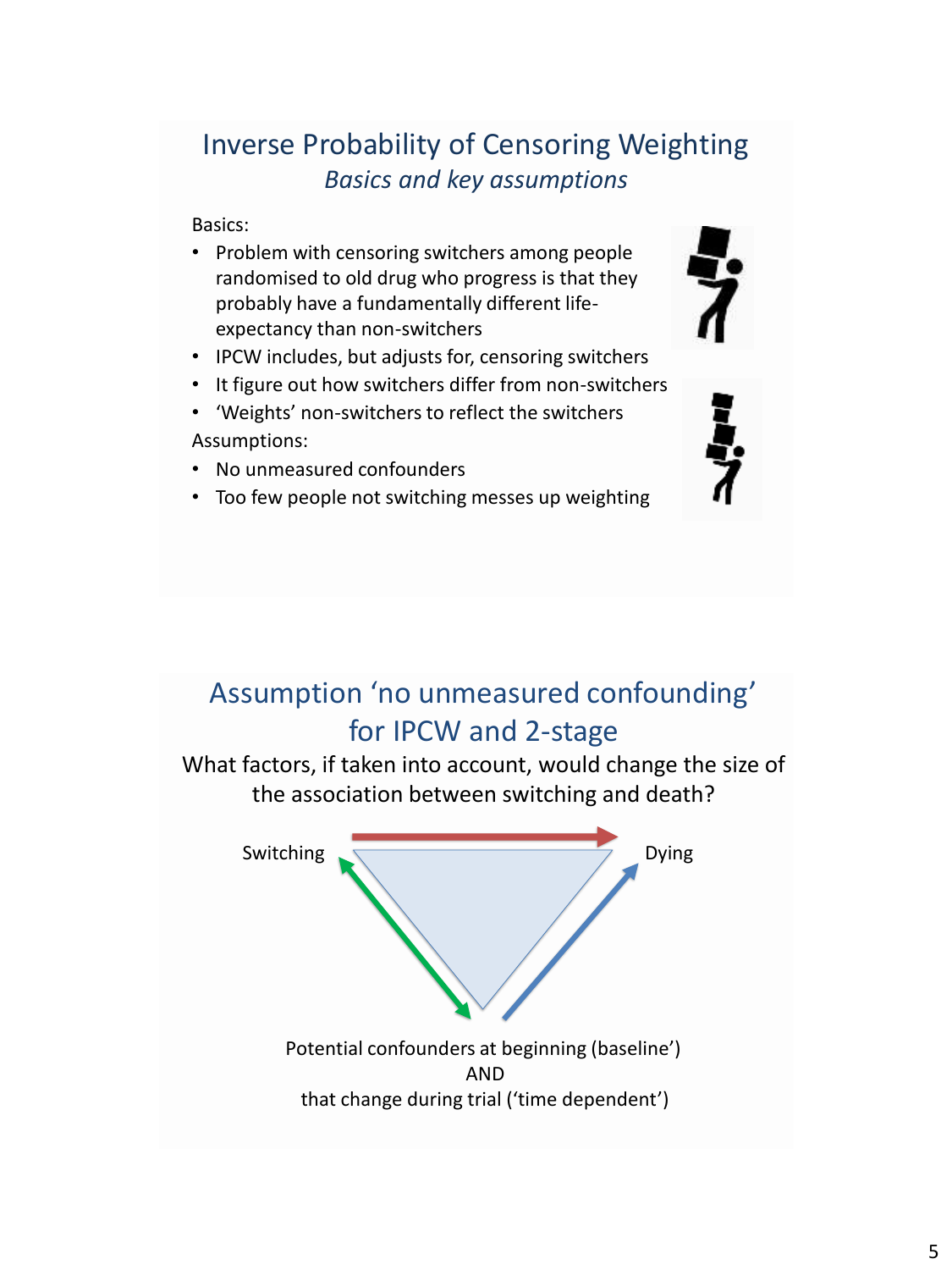# Rank Preserving Structural Failure Time Models *Basics and key assumptions*

Basics:

- Daunting name
- Failure time models differ from proportional hazards models have acceleration factors - switching decelerates time to death

Assumptions:

- 1. Perfect randomisation
- 2. 'Common treatment' effect Treatment works as well at switching as it did at randomisation

It's in the title

- R randomisation
- P perfect,
- S same
- F functionality (fruitfulness?) of
- T treatment at
- M midpoint



# Challenges for Committee



# **Committee**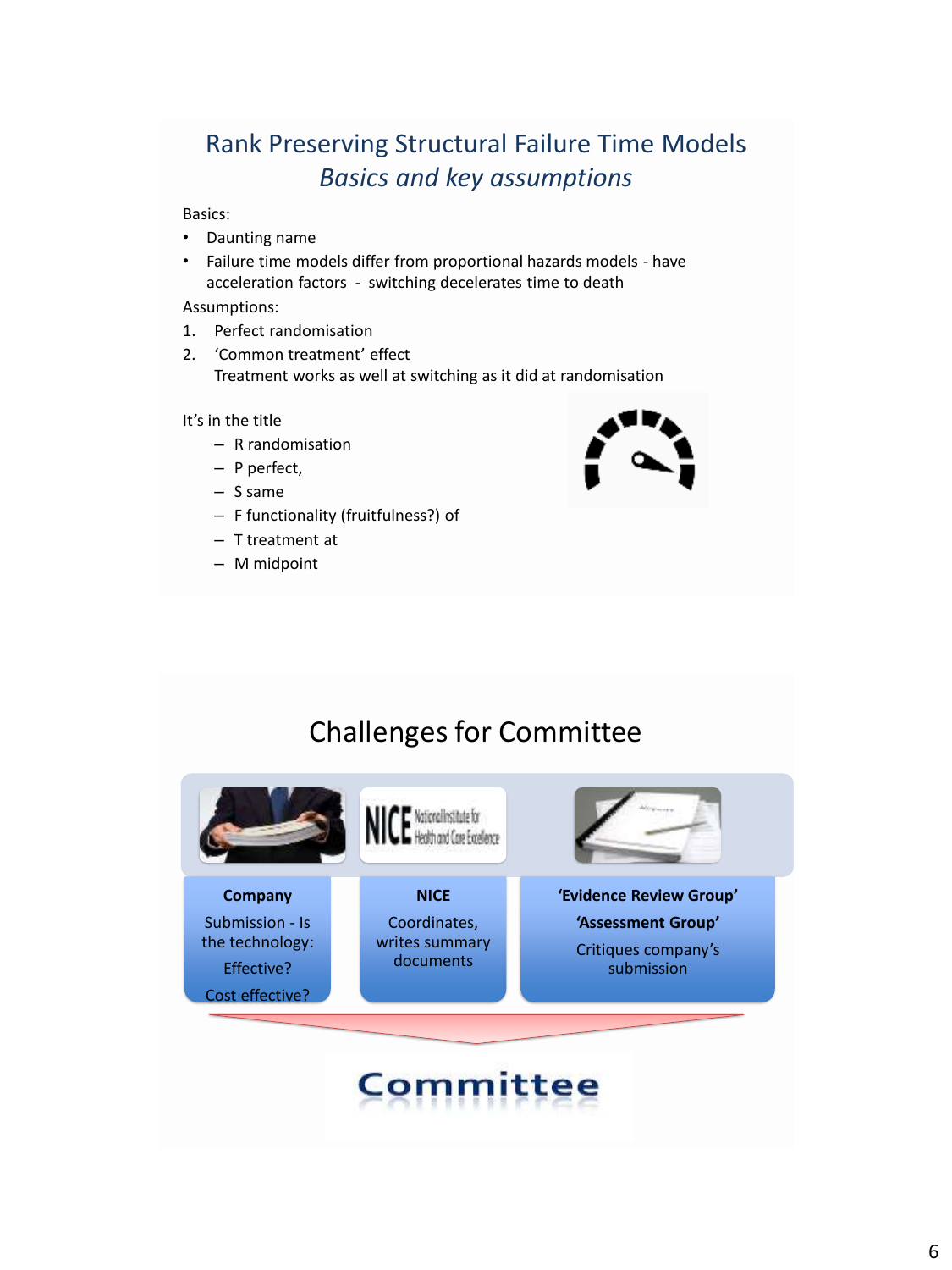#### When key trial OK, but network meta-analysis not



"The trials included in the network differed substantially in whether or not the trial permitted patients to switch between treatment arms …TARGET allowed patients to switch treatment after the disease progressed, but the data that the company used from this trial 'censored' those patients who switched treatment. …. The committee concluded that it would take into account any potential biases within the network when making decisions."

#### When committee not provided with information

"The company was unable to explain the method\* it had used to adjust for treatment switching and it could not comment on whether using an alternative method would have affected the estimates of cost effectiveness. The Committee concluded that it was appropriate to adjust for treatment switching in the economic analyses of sipuleucel-T, but it had not been provided with enough information to determine whether the company's method of adjustment was appropriate"

\*iterative parameter estimation analysis

*Ref: NICE. Appraisal consultation document Sipuleucel T for treating asymptomatic or minimally symptomatic metastatic hormone-relapsed prostate cancer. October 2014.* 

*Appraisal consultation document Cabozantinib for previously treated advanced renal cell carcinoma. 2017*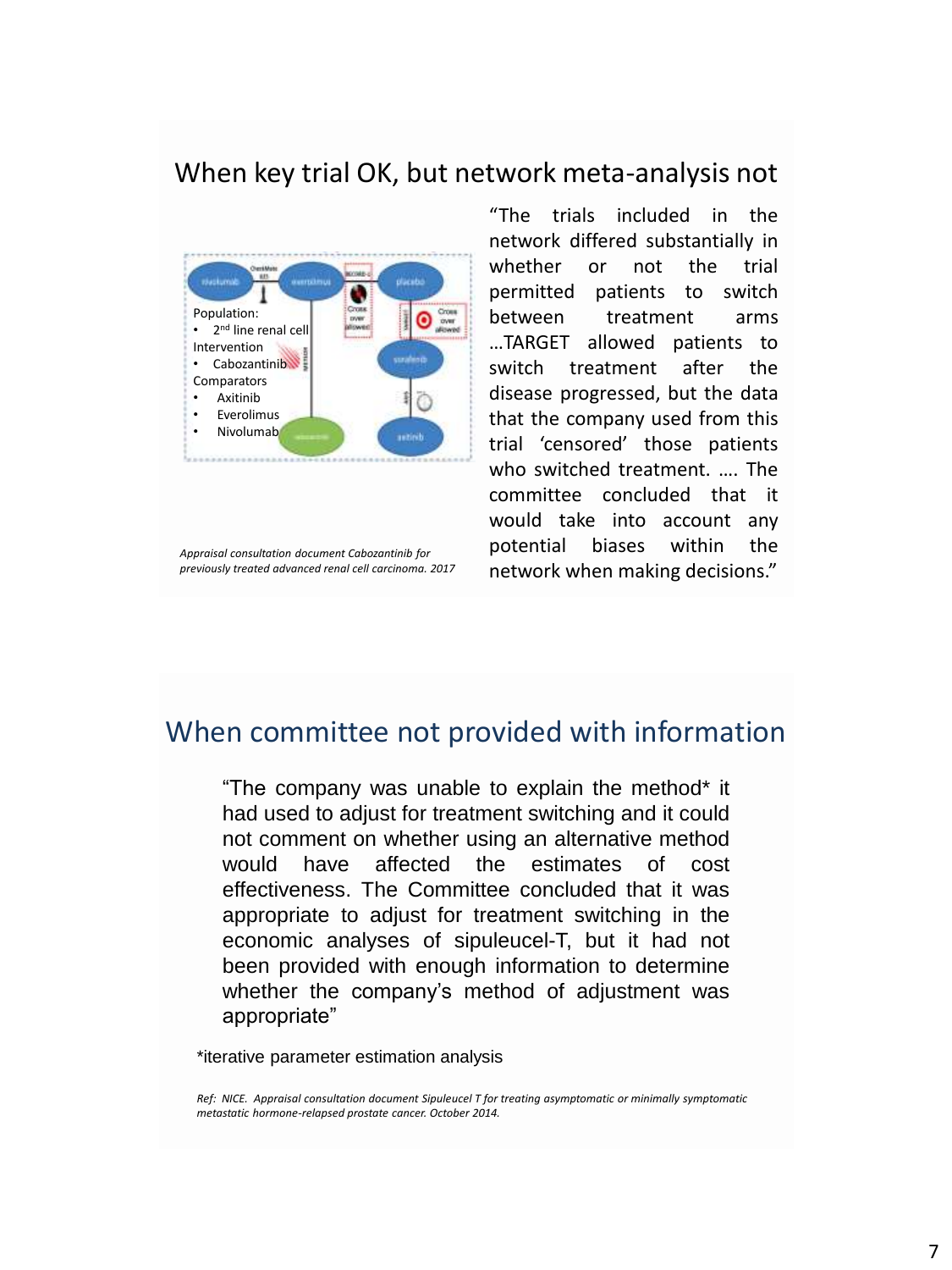### When company does not prove assumptions, and justifies method because others use it, so it must be OK

• Company's defended: 'A common treatment effect, a recognised limitation of the (RPSFTM) model, is untestable … (company) reiterated that RPSFTM is a widely accepted method …and has been used in a number of oncology clinical trials across different agents and indications.'

*Evidence Review Group's Report Crizotinib for untreated anaplastic lymphoma kinase-positive non-small-cell lung cancer CRD and CHE Technology Assessment Group, University of York*

## When companies disagree with review group and each other

- Company A defended choice of IPCW
	- All methods have 'limitations'
	- Explored uncertainty results for RPSFTM and 2-stage
- Company B defended choice of RPSFTM
	- Argued that if none of observed variables predict switching, then the variables that predict switching are unobserved, and IPCW will be biased
	- Argued that if it were to implement the recensoring (2-stage) method … it would result in "such a significant loss of information as to render the method unhelpful"
- Assessment Group
	- Supported use of 2-stage

IPCW, inverse probability of censoring weighted; RPSFTM, rank preserving structural failure time model